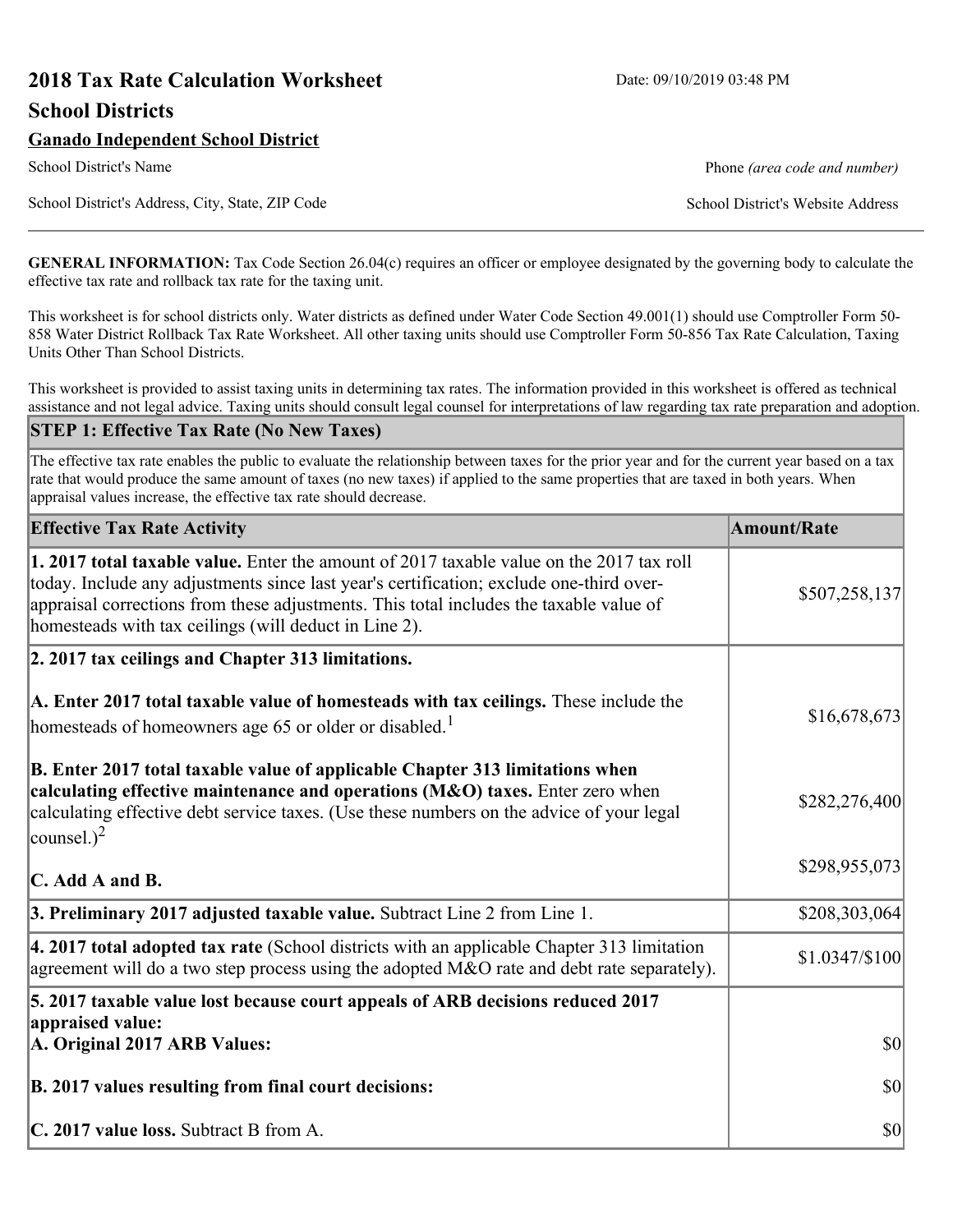| 6. 2017 taxable value, adjusted for court-ordered reductions. Add Line 3 and Line 5C.                                                                                                                                                                                                                                                                                                                                                                        | \$208,303,064 |
|--------------------------------------------------------------------------------------------------------------------------------------------------------------------------------------------------------------------------------------------------------------------------------------------------------------------------------------------------------------------------------------------------------------------------------------------------------------|---------------|
| 7. 2017 taxable value of property in territory the school deannexed after Jan. 1, 2017.<br>Enter the 2017 value of property in deannexed territory.                                                                                                                                                                                                                                                                                                          | $ 10\rangle$  |
| 8. 2017 taxable value lost because property first qualified for an exemption in 2018.<br>Note that lowering the amount or percentage of an existing exemption does not create a new<br>exemption or reduce taxable value. If the school district increased an original exemption, use<br>the difference between the original exempted amount and the increased exempted amount.<br>Do not include value lost due to freeport or goods-in-transit exemptions. |               |
| A. Absolute exemptions. Use 2017 market value:                                                                                                                                                                                                                                                                                                                                                                                                               | $ 10\rangle$  |
| <b>B. Partial exemptions.</b> 2018 exemption amount or 2018 percentage exemption times 2017<br>$\vert$ value:                                                                                                                                                                                                                                                                                                                                                | \$55,152      |
| C. Value loss. Add A and B.                                                                                                                                                                                                                                                                                                                                                                                                                                  | \$55,152      |
| 9. 2017 taxable value lost because property first qualified for agricultural appraisal (1-<br>d or 1-d-1), timber appraisal, recreational/scenic appraisal or public access airport<br>special appraisal in 2018. Use only properties that qualified in 2018 for the first time; do<br>not use properties that qualified in 2017.                                                                                                                            |               |
| A. 2017 market value:                                                                                                                                                                                                                                                                                                                                                                                                                                        | $ 10\rangle$  |
| B. 2018 productivity or special appraised value:                                                                                                                                                                                                                                                                                                                                                                                                             | \$0           |
| C. Value loss. Subtract B from A.                                                                                                                                                                                                                                                                                                                                                                                                                            | $ 10\rangle$  |
| 10. Total adjustments for lost value. Add Lines 7, 8C and 9C.                                                                                                                                                                                                                                                                                                                                                                                                | \$55,152      |
| 11. 2017 adjusted taxable value. Subtract Line 10 from Line 6.                                                                                                                                                                                                                                                                                                                                                                                               | \$208,247,912 |
| <b>12. Adjusted 2017 taxes.</b> Multiply Line 4 by Line 11 and divide by \$100.                                                                                                                                                                                                                                                                                                                                                                              | \$2,154,741   |
| [13. Taxes refunded for years preceding tax year 2017. Enter the amount of taxes refunded]<br>by the district for tax years preceding tax year 2017. Types of refunds include court<br>decisions, corrections and payment errors. Do not include refunds for tax year 2017. This<br>line applies only to tax years preceding tax year 2017.                                                                                                                  | \$10,101      |
| 14. Adjusted 2017 taxes with refunds. Add Lines 12 and 13.                                                                                                                                                                                                                                                                                                                                                                                                   | \$2,164,842   |
| <b>15. Total 2018 taxable value on the 2018 certified appraisal roll today.</b> This value<br>includes only certified values and includes the total taxable value of homesteads with tax<br>ceilings (will deduct in Line 17). These homesteads include homeowners age 65 or older or<br>disabled.                                                                                                                                                           |               |
| A. Certified values only: <sup>3</sup>                                                                                                                                                                                                                                                                                                                                                                                                                       | \$507,192,175 |
| <b>B. Pollution control and energy storage exemption:</b> Deduct the value of property<br>exempted for the current tax year for the first time as pollution control or energy storage<br>system property:                                                                                                                                                                                                                                                    | $$-0$         |
| <b>C. Total value.</b> Subtract B from A.                                                                                                                                                                                                                                                                                                                                                                                                                    | \$507,192,175 |
|                                                                                                                                                                                                                                                                                                                                                                                                                                                              |               |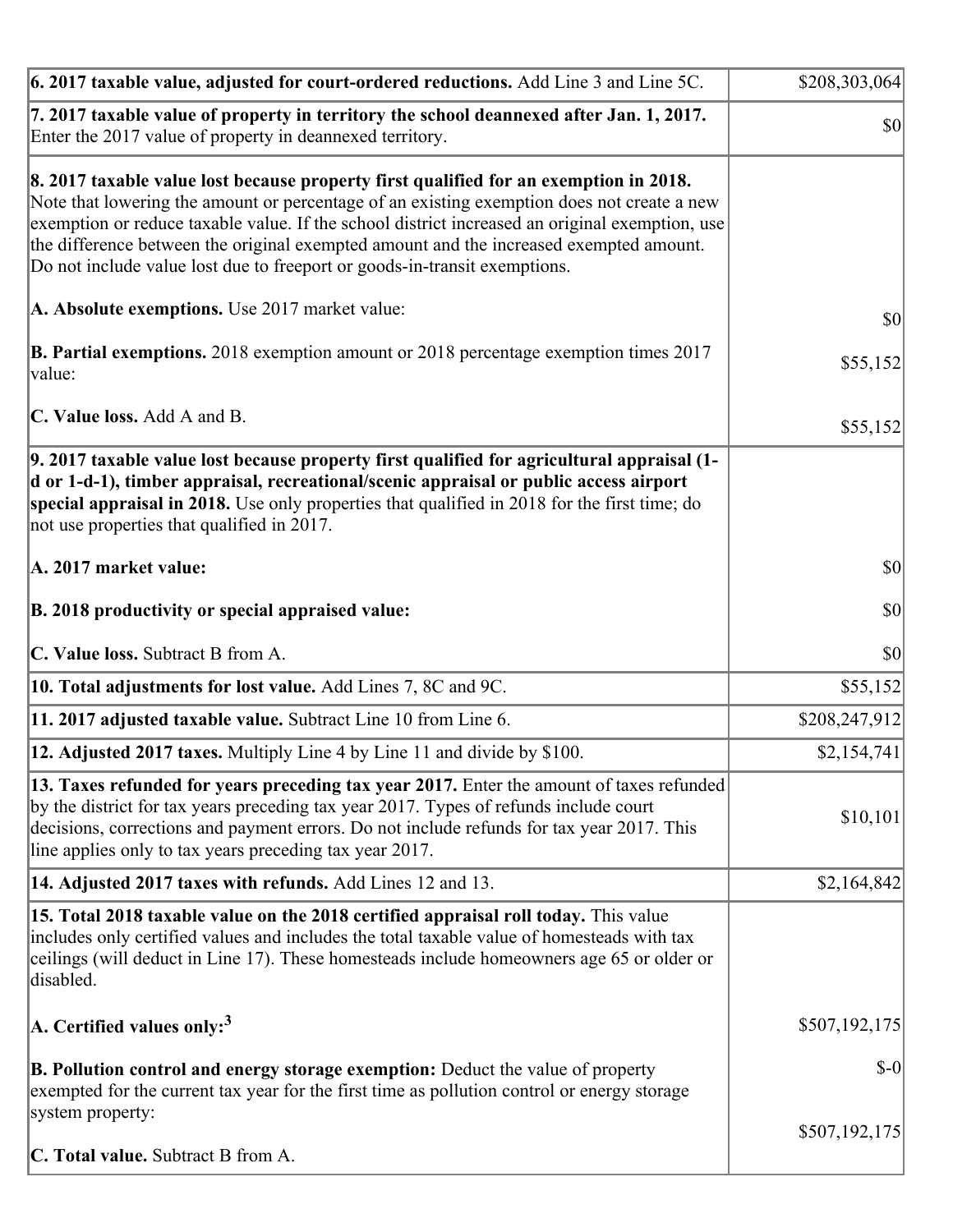| 16. Total value of properties under protest or not included on certified appraisal roll.                                                                                                                                                                                                                                                                                                                                                                                                                                                                                                                                                                                                                  |                |
|-----------------------------------------------------------------------------------------------------------------------------------------------------------------------------------------------------------------------------------------------------------------------------------------------------------------------------------------------------------------------------------------------------------------------------------------------------------------------------------------------------------------------------------------------------------------------------------------------------------------------------------------------------------------------------------------------------------|----------------|
| A. 2018 taxable value of properties under protest. The chief appraiser certifies a list of<br>properties still under ARB protest. The list shows the appraisal district's value and the<br>taxpayer's claimed value, if any, or an estimate of the value if the taxpayer wins. For each of<br>the properties under protest, use the lowest of these values. Enter the total value.                                                                                                                                                                                                                                                                                                                        | $ 10\rangle$   |
| B. 2018 value of properties not under protest or included on certified appraisal roll.<br>The chief appraiser gives school districts a list of those taxable properties that the chief<br>appraiser knows about, but are not included in the appraisal roll certification. These<br>properties are not on the list of properties that are still under protest. On this list of<br>properties, the chief appraiser includes the market value, appraised value and exemptions for<br>the preceding year and a reasonable estimate of the market value, appraised value and<br>exemptions for the current year. Use the lower market, appraised or taxable value (as<br>appropriate). Enter the total value. | \$0            |
| C. Total value under protest or not certified: Add A and B.                                                                                                                                                                                                                                                                                                                                                                                                                                                                                                                                                                                                                                               | \$0            |
| 17. 2018 tax ceilings and Chapter 313 limitations.<br>A. Enter 2018 total taxable value of homesteads with tax ceilings. These include the<br>homesteads of homeowners age 65 or older or disabled. <sup>4</sup>                                                                                                                                                                                                                                                                                                                                                                                                                                                                                          | \$17,877,381   |
| B. Enter 2018 total taxable value of applicable Chapter 313 limitations when<br>calculating effective M&O taxes. Enter zero when calculating effective debt service taxes.<br>(Use these numbers on the advice of your legal counsel.) <sup>5</sup>                                                                                                                                                                                                                                                                                                                                                                                                                                                       | \$276,986,700  |
| $\mathbf C$ . Add A and B.                                                                                                                                                                                                                                                                                                                                                                                                                                                                                                                                                                                                                                                                                | \$294,864,081  |
| 18. 2018 total taxable value. Add Lines 15C and 16C. Subtract Line 17C.                                                                                                                                                                                                                                                                                                                                                                                                                                                                                                                                                                                                                                   | \$212,328,094  |
| 19. Total 2018 taxable value of properties in territory annexed after Jan. 1, 2017.<br>Include both real and personal property. Enter the 2018 value of property in territory<br>annexed by the school district.                                                                                                                                                                                                                                                                                                                                                                                                                                                                                          | \$0            |
| 20. Total 2018 taxable value of new improvements and new personal property located<br>in new improvements. New means the item was not on the appraisal roll in 2017. New<br>additions to existing improvements may be included if the appraised value can be<br>determined. New personal property in a new improvement must have been brought into the<br>school district after Jan. 1, 2017, and be located in a new improvement.                                                                                                                                                                                                                                                                        | \$1,895,412    |
| 21. Total adjustments to the 2018 taxable value. Add Lines 19 and 20.                                                                                                                                                                                                                                                                                                                                                                                                                                                                                                                                                                                                                                     | \$1,895,412    |
| 22. 2018 adjusted taxable value. Subtract Line 21 from Line 18.                                                                                                                                                                                                                                                                                                                                                                                                                                                                                                                                                                                                                                           | \$210,432,682  |
| <b>23. 2018 effective tax rate.</b> Divide Line 14 by Line 22 and multiply by \$100.                                                                                                                                                                                                                                                                                                                                                                                                                                                                                                                                                                                                                      | \$1.0287/\$100 |
| 24. 2018 effective tax rate for ISDs with Chapter 313 Limitations. Add together the<br>effective tax rates for M&O and debt service for those school districts that participate in an<br>applicable Chapter 313 limitations agreement.                                                                                                                                                                                                                                                                                                                                                                                                                                                                    | \$1.3985/\$100 |

<sup>3</sup>Tex. Tax Code Section 26.012(6)

 $2$ Tex. Tax Code Section 26.012(6)

 ${}^{4}$ Tex. Tax Code Section 26.012(6)(A)(i)

 $5$ Tex. Tax Code Section 26.012(6)(A)(ii)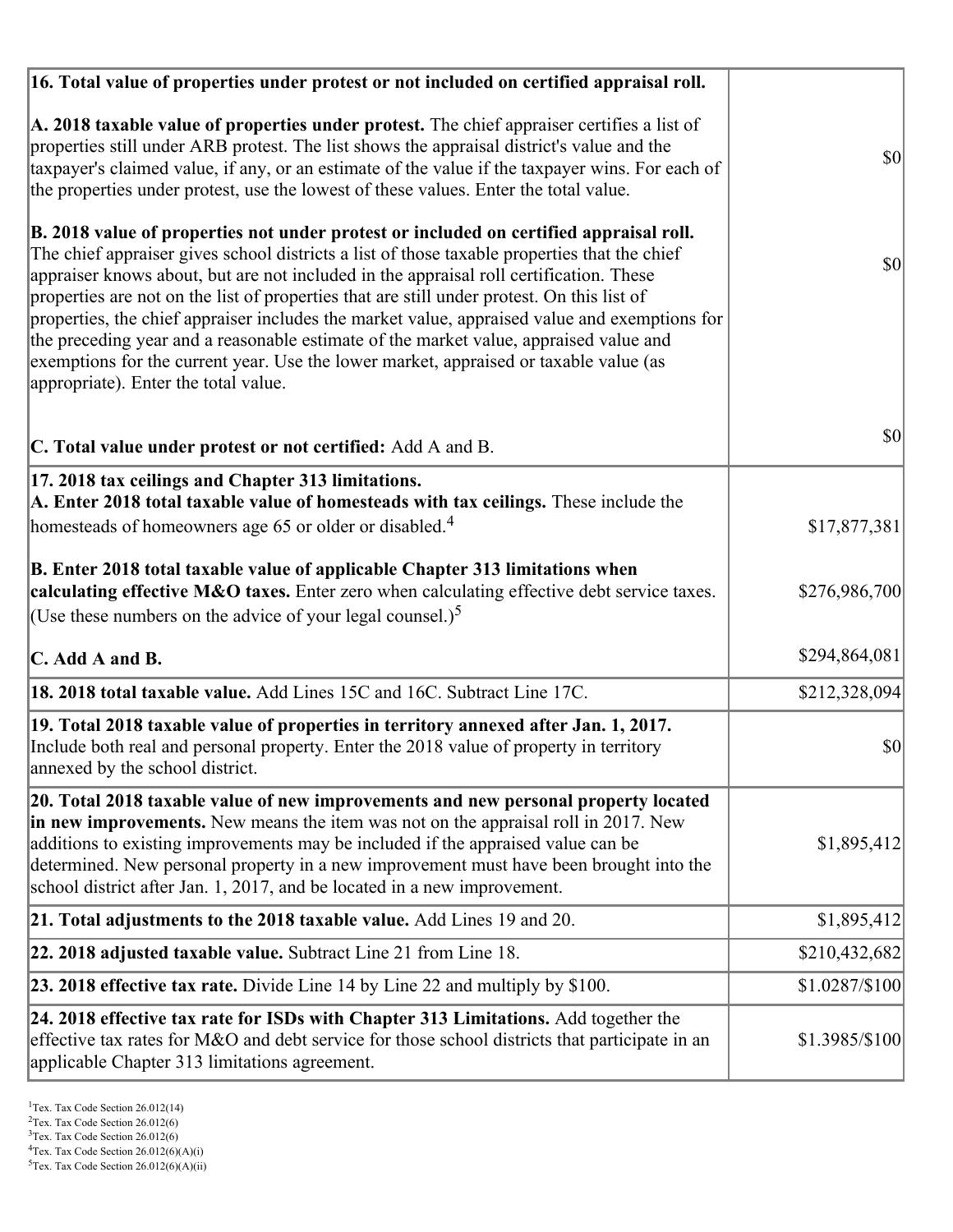## **STEP 2: Rollback Tax Rate**

Most school districts calculate a rollback tax rate that is split into two separate rates:

- 1. **Maintenance and Operations (M&O):** School districts must use the lesser amount of the following methods to calculate the M&O rate:
	- Four cents (\$0.04) PLUS current year's compression rate multiplied by \$1.50 (usually \$1) PLUS any additional cents approved by voters at a 2006 or subsequent rollback election; OR
	- Current year's compression rate multiplied by six cents (usually four cents) PLUS effective M&O rate which includes school formula funding calculations.<sup>6</sup>
- 2. **Debt:** The debt tax rate includes the debt service necessary to pay the school district's debt payments in the coming year. This rate accounts for principal and interest on bonds and other debt secured by property tax revenue.

In most cases the rollback tax rate exceeds the effective tax rate, but occasionally decreases in a school district's debt service will cause the effective tax rate to be higher than the rollback tax rate.

| <b>Rollback Tax Rate Activity</b>                                                                                                                                                                                                                                                                                                                                        | <b>Amount/Rate</b> |
|--------------------------------------------------------------------------------------------------------------------------------------------------------------------------------------------------------------------------------------------------------------------------------------------------------------------------------------------------------------------------|--------------------|
| 25. Maintenance and operations (M&O) tax rate. Enter \$1.50 OR the 2005 adopted<br>M&O rate if voters approved a rate higher than \$1.50.                                                                                                                                                                                                                                | \$1.5000/\$100     |
| $26.$ Multiply line 25 times $0.6667$                                                                                                                                                                                                                                                                                                                                    | \$1.0000/\$100     |
| 27. 2018 rollback $M&O$ rate. Use the lesser of the M&O rate as calculated in Tax Code<br>Section $26.08(n)(2)(A)$ and (B).                                                                                                                                                                                                                                              | $$0.0400/\$100$    |
| 28. Total 2018 debt to be paid with property tax revenue.<br>Debt means the interest and principal that will be paid on debts that:<br>$(1)$ Are paid by property taxes,<br>$(2)$ Are secured by property taxes,<br>$(3)$ Are scheduled for payment over a period longer than one year, and<br>$(4)$ Are not classified in the school district's budget as M&O expenses. |                    |
| A. Debt includes contractual payments to other school districts that have incurred debt on<br>behalf of this school district, if those debts meet the four conditions above. Include only<br>amounts that will be paid from property tax revenue. Do not include appraisal district budget<br>payments. Enter debt amount:                                               | $ 10\rangle$       |
| B. Subtract unencumbered fund amount used to reduce total debt.                                                                                                                                                                                                                                                                                                          | $ 10\rangle$       |
| C. Subtract state aid received for paying principal and interest on debt for facilities through<br>the existing debt allotment program and/or instructional facilities allotment program.                                                                                                                                                                                | $ 10\rangle$       |
| D. Adjust debt: Subtract B and C from A.                                                                                                                                                                                                                                                                                                                                 | $ 10\rangle$       |
| 29. Certified 2017 excess debt collections. Enter the amount certified by the collector.                                                                                                                                                                                                                                                                                 | $ 10\rangle$       |
| 30. Adjusted 2018 debt. Subtract line 29 from line 28D.                                                                                                                                                                                                                                                                                                                  | \$0                |
| 31. Certified 2018 anticipated collection rate. Enter the rate certified by the collector. If<br>the rate is 100 percent or greater, enter 100 percent.                                                                                                                                                                                                                  | 0.00%              |
| 32. 2018 debt adjusted for collections. Divide line 30 by line 31.                                                                                                                                                                                                                                                                                                       | $ 10\rangle$       |
| 33. 2018 total taxable value. Enter amount on line 18.                                                                                                                                                                                                                                                                                                                   | \$212,328,094      |
| 34. 2018 debt tax rate. Divide line 32 by line 33 and multiply by \$100.                                                                                                                                                                                                                                                                                                 | \$0.0000/\$100     |
| 35. 2018 rollback tax rate. Adds lines 27 and 34.                                                                                                                                                                                                                                                                                                                        | \$0.0400/\$100     |